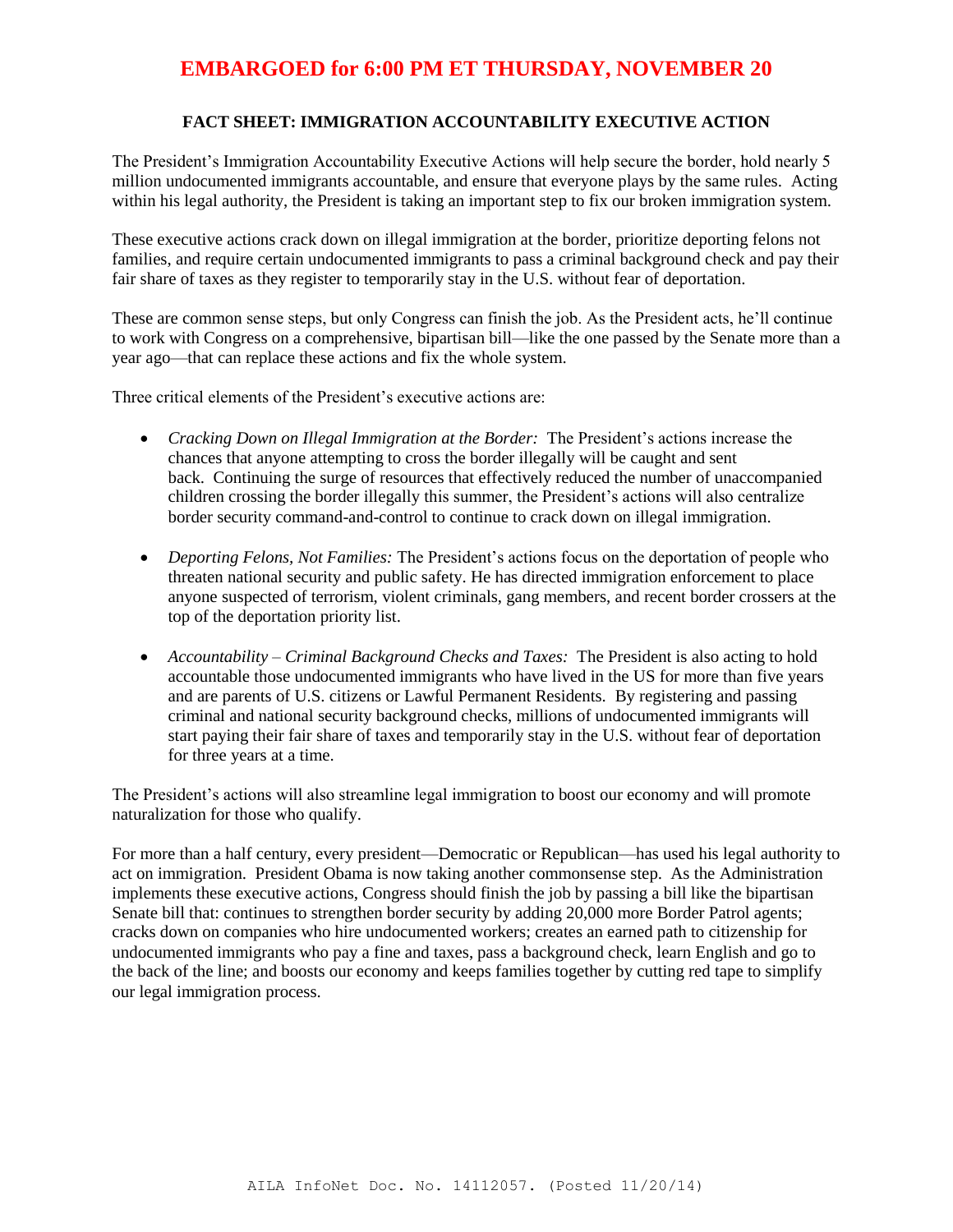### **CRACKING DOWN ON ILLEGAL IMMIGRATION AT THE BORDER**

Under the Obama Administration, the resources that the Department of Homeland Security (DHS) dedicates to security at the Southwest border are at an all-time high. Today, there are 3,000 additional Border Patrol agents along the Southwest Border and our border fencing, unmanned aircraft surveillance systems, and ground surveillance systems have more than doubled since 2008. Taken as a whole, the additional boots on the ground, technology, and resources provided in the last six years represent the most serious and sustained effort to secure our border in our Nation's history, cutting illegal border crossings by more than half.

And this effort is producing results. From 1990 to 2007, the population of undocumented individuals in the United States grew from 3.5 million to 11 million people. Since then, the size of the undocumented population has stopped growing for the first time in decades. Border apprehensions—a key indicator of border security— are at their lowest level since the 1970s. This past summer, the President and the entire Administration responded to the influx of unaccompanied children with an aggressive, coordinated Federal response focused on heightened deterrence, enhanced enforcement, stronger foreign cooperation, and greater capacity for Federal agencies to ensure that our border remains secure. As a result, the number of unaccompanied children attempting to cross the Southwest border has declined precipitously, and the Administration continues to focus its resources to prevent a similar situation from developing in the future.

To build on these efforts and to ensure that our limited enforcement resources are used effectively, the President has announced the following actions:

- Shifting resources to the border and recent border crossers. Over the summer, DHS sent hundreds of Border Patrol agents and U.S. Immigration and Customs Enforcement (ICE) personnel to the Southwest border, and the Department of Justice (DOJ) reordered dockets in immigration courts to prioritize removal cases of recent border crossers. This continued focus will help keep our borders safe and secure. In addition, Secretary Johnson is announcing a new Southern Border and Approaches Campaign Plan which will strengthen the efforts of the agencies who work to keep our border secure. And by establishing clearer priorities for interior enforcement, DHS is increasing the likelihood that people attempting to cross the border illegally will be apprehended and sent back.
- Streamlining the immigration court process. DOJ is announcing a package of immigration court reforms that will address the backlog of pending cases by working with DHS to more quickly adjudicate cases of individuals who meet new DHS-wide enforcement priorities and close cases of individuals who are low priorities. DOJ will also pursue regulations that adopt best practices for court systems to use limited court hearing time as efficiently as possible.
- Protecting victims of crime and human trafficking as well as workers. The Department of Labor (DOL) is expanding and strengthening immigration options for victims of crimes (U visas) and trafficking (T visas) who cooperate in government investigations. An interagency working group will also explore ways to ensure that workers can avail themselves of their labor and employment rights without fear of retaliation.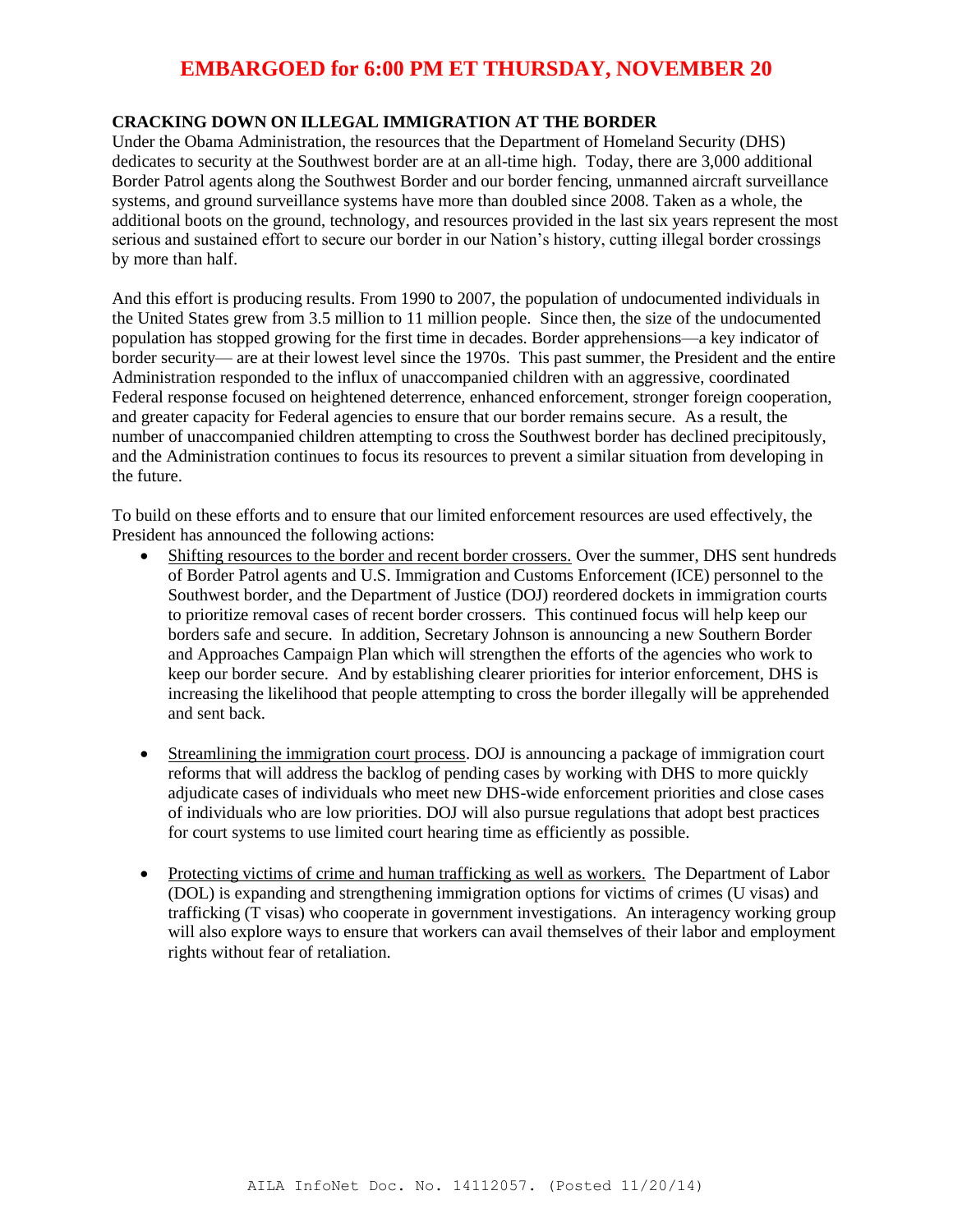#### **DEPORTING FELONS, NOT FAMILIES**

By setting priorities and focusing its enforcement resources, the Obama Administration has already increased the removal of criminals by more than 80%. These actions build on that strong record by:

- Focusing on the removal of national security, border security, and public safety threats. To better focus on the priorities that matter, Secretary Johnson is issuing a new DHS-wide memorandum that makes clear that the government's enforcement activity should be focused on national security threats, serious criminals, and recent border crossers. DHS will direct all of its enforcement resources at pursuing these highest priorities for removal.
- Implementing a new Priority Enforcement Program. Effectively identifying and removing criminals in state and local jails is a critical goal but it must be done in a way that sustains the community's trust. To address concerns from Governors, Mayors, law enforcement and community leaders which have undermined cooperation with DHS, Secretary Johnson is replacing the existing Secure Communities program with a new Priority Enforcement Program (PEP) to remove those convicted of criminal offenses. DHS will continue to rely on biometric data to verify individuals who are enforcement priorities, and they will also work with DOJ's Bureau of Prisons to identify and remove federal criminals serving time as soon as possible.

#### **ACCOUNTABILITY – CRIMINAL BACKGROUND CHECKS AND TAXES**

Every Democratic and Republican president since Dwight Eisenhower has taken executive action on immigration. Consistent with this long history, DHS will expand the existing Deferred Action for Childhood Arrivals (DACA) program to include more immigrants who came to the U.S. as children. DHS will also create a new deferred action program for people who are parents of U.S. Citizens or Lawful Permanent Residents (LPRs) and have lived in the United States for five years or longer if they register, pass a background check and pay taxes.

The President is taking the following actions to hold accountable certain undocumented immigrants:

- Creating a mechanism that requires certain undocumented immigrants to pass a background check to make sure that they start paying their fair share in taxes. In order to promote public safety, DHS is establishing a new deferred action program for parents of U.S. Citizens or LPRs who are not enforcement priorities and have been in the country for more than 5 years. Individuals will have the opportunity to request temporary relief from deportation and work authorization for three years at a time if they come forward and register, submit biometric data, pass background checks, pay fees, and show that their child was born before the date of this announcement. By providing individuals with an opportunity to come out of the shadows and work legally, we will also help crack down on companies who hired undocumented workers, which undermines the wages of all workers, and ensure that individuals are playing by the rules and paying their fair share of taxes.
- Expanding DACA to cover additional DREAMers. Under the initial DACA program, young people who had been in the U.S. for at least five years, came as children, and met specific education and public safety criteria were eligible for temporary relief from deportation so long as they were born after 1981 and entered the country before June 15, 2007. DHS is expanding DACA so that individuals who were brought to this country as children can apply if they entered before January 1, 2010, regardless of how old they are today. Going forward, DACA relief will also be granted for three years.

The President's actions will also streamline legal immigration to boost our economy and promote naturalization by: